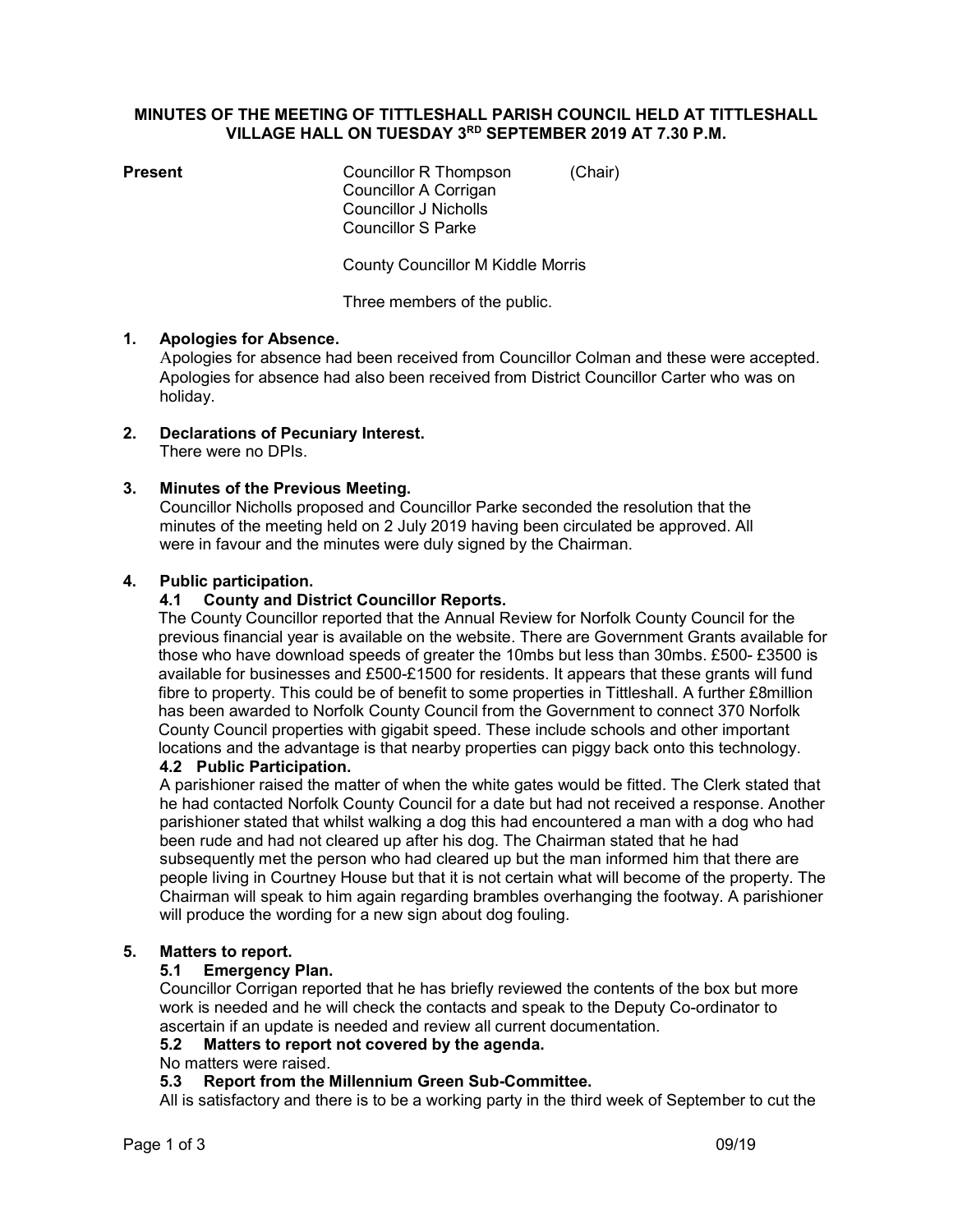hedges and close down for the winter.,

## 5.4 Sports Equipment.

The Chairman will obtain the key and pass to Councillor Parke and the situation will be looked at next year to see if the equipment is being used.

## 5.5 Casual Vacancy.

#### 5.5.1 Report.

 The Clerk reported that the notice had been posted on 15 July and no elector had requested an election so the Parish Council is free to co-opt.

#### 5.5.2 Co-option.

 The parishioner who had stated that he would be willing to fill the vacancy had withdrawn. The vacancy will be advertised in the Church and Village magazine.

#### 5.6 Trees at the Churchyard.

These had been stump ground and a new wall built which is awaiting a metal cap and then railings. Two Yew trees are also to be planted.

#### 5.7 Dogs off Leads on Millennium Green and Churchyard.

The Chairman will talk to the Trustees and the PCC but a notice ought to be displayed stating than when children are in the area all dogs must be on a lead.

## 5.8 Deposit of Documents at Norfolk Record Office.

The Clerk had deposited a considerable quantity of documents including the minutes back to 1894.

## 6. Highways.

## 6.1 Report on Matters raised at the last meeting.

The Clerk had chased the installation of the gateways but as had been reported earlier no date had been given. The finger post at the Church Road/ Fakenham Road junction had been reported but had still not been replaced yet. The potholes on Heath Road had been repaired as had the potholes on Back Lane and Near to the War Memorial. The Clerk had contacted Norfolk County Council again regarding the trod on Fakenham Road and the County Councillor will be visiting the site with the Highways Engineer. The verge on Wellingham Road had not been cut although all others had. The Chairman had spoken to the landowners regarding the hedges on Bartons Lane but these had not been cut yet. The footway between Fakenham Road and Peakhall Road had not been sprayed and the County Councillor will investigate. The Chairman will talk to the residents concerned about the shingle washing onto footways and roads as had been reported previously. The Clerk had received an e-mail from a resident regarding closure from the village to Pudding Norton. Norfolk County Council do not send out notices when it is for surface dressing as the road is not completely closed but access is very restricted.

## 6.2 New Problems.

No new problems were reported but the Chairman had received a telephone call from a resident to request a ride around the village regularly to spot problems and he will do this.

## 6.3 Footpaths.

The footpath from Church Lane to Godwick was still not passable and the Clerk will contact the Countryside Officer.

## 7. Planning.

7.1 Applications.

 7.1.1 3PL/2019/0744/HOU-34 Back Street-demolition of existing porch replacing with new porch incorporating downstairs WC and Utility area. 7.1.2 3PL/2019/0701/HOU-14 Peakhall Road-proposed demolition and addition of single storey rear and side extensions, new bay window to frontage and loft conversion.

No comments had been forwarded to Breckland Council.

7.2 Decisions.

 7.2.1 3PL/2019/0701/HOU-14 Peakhall Road-proposed demolition and addition of single storey rear and side extensions, new bay window to frontage and loft